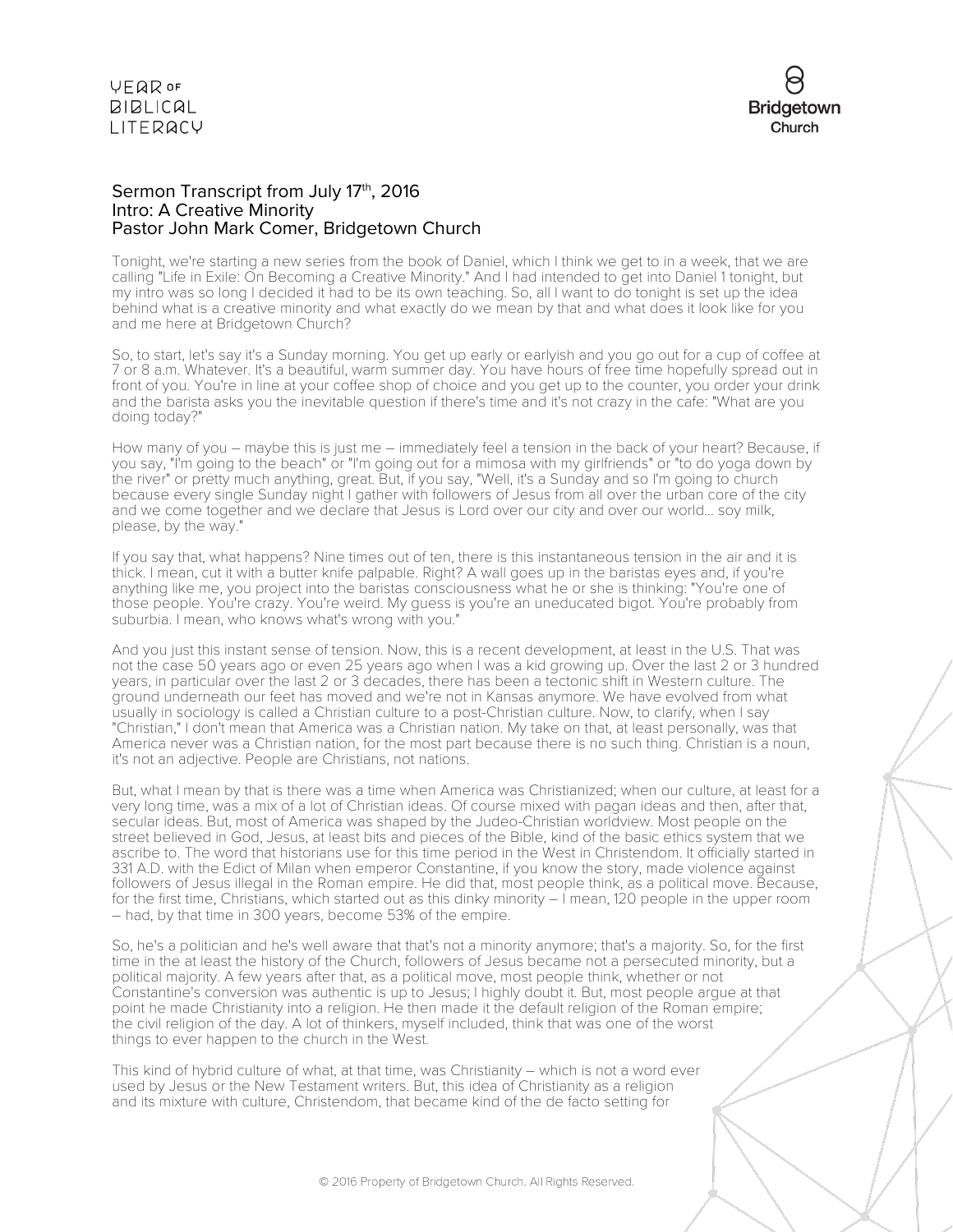

well over a thousand years. Even after Europe in countries like the U.S. and Canada where we have no state religion; there's no Anglican communion or whatever. There's no state church. Even here, Christianity was still the civil religion of the day. This slowly began to change, as most of you know, in the 17th and 18th centuries with the Age of Enlightenment, which started to question key assumptions of Christendom. And it didn't break down rapidly, though, not really until the last two or three decades. Now, at this point, there's absolutely no doubt that while the way of Jesus is exploding around the world, in particular in the global south.

In the West, in particular in Europe, but even more and more here in the U.S., it's in decline. We are now officially, full on, living in a post-Christian world. Three cultural shifts have changed the topography of the West. This is a framework from my friend, John Tyson, in New York. First, if you're taking notes, go ahead and write this down: we've shifted from a majority to a minority. For the first time ever in American history, obviously not Church history, Protestant Christians – so, not even counting Catholic – are no longer a majority in the U.S. In fact, that fastest growing religious segment of society on the official ballot is called the "nones," which is basically Portland. A "none" is the essential kind of spiritual, but not religious. You're not a Christian or a Buddhist or a Hindu or a Muslim, you're a "none." You're a "spiritual, but not religious."

This is especially true in a city like Portland. Unfortunately, we don't have any good stats for how many followers of Jesus there are, at least not in the urban core of our city. A study a few years ago of questionable reliability put the number at 4-5% of Portland in church on any given Sunday, but that was church in the most broad, generic, any kind of faith or creed sense. My best guess is that about 2-3% of our city, at least in the urban core, is following Jesus. So, you're at the office party. If there's 100 people there, the odds are, statistically, that 2, 3 or, max, 4 people there are practicing the way of Jesus.

To follow Jesus in a city like Portland is to be an endangered species. Am I right? Yes. I'm right. That was a rhetorical question. I was on vacation. I'm right. Trust me. So, first, from a majority to a minority. Secondly, from the center to the fringe. There was a time – this is really hard to believe – when Christians were at the center of cultural influence. Most government leaders, if you know anything about our nations origin, were Christian or at least deist with a Judeo-Christian worldview. All the best higher learning, all the really good education in America was all Christian. Harvard, Yale, Princeton, all of it. Most writers and philosophers across the West were followers of Jesus. Pastors – this is crazy for me – were actually people of high standing. Now it's like, "What do you do for a living?"

"I work for a non-profit," or something like that. Because, to say you're a pastor is to say you're nerdy, stupid, sitcom idiot or whatever. You're naive or you're all of that. Followers of Jesus, though, have moved out of the halls of power, at least where culture is made, to the fringe, and we're thought of as weird and odd and out of place. The separation of church and state, which, contrary to what most people think, is actually not in our constitution, it's in a letter from one of the founding fathers. But, the original intention behind that was to keep the state out of the church. It's this early America coming out of England where there's a state church also in Germany and pretty much all of the European countries. The founding fathers did not want that. So, the idea was, "Let's keep the state, let's keep the government out of the church and let the church be the church."

But, over a few hundred years, and particularly over the last half century, that's turned on its head and now most people think the whole point of that is to keep the church out of the state. Our culture wants nothing to do with faith in the public square. People don't really care what you believe. Like, you want to believe in the flying spaghetti monster, or Jedi Knight, or Jesus of Nazareth, great, as long as you keep it to yourself. Or maybe show up with those other weirdos at church on Sunday night. But, you keep it to yourself. We don't want it in the public square at all.

### Lee Beach writes this:

"In the post-Christian revolution, it is fair to say that the Church is one of those former power brokers who once enjoyed a place of influence at the cultural table, but has been chased away from its place of privilege and is now seeking to find where it belongs amid the ever changing dynamics of contemporary culture."

So, as a general rule, we're not seen as having any kind of spiritual or moral authority or even credibility in the public square. So, from the center to the fringe. Then, finally, from well respected to disrespected. There was a time – this is also hard for me to believe –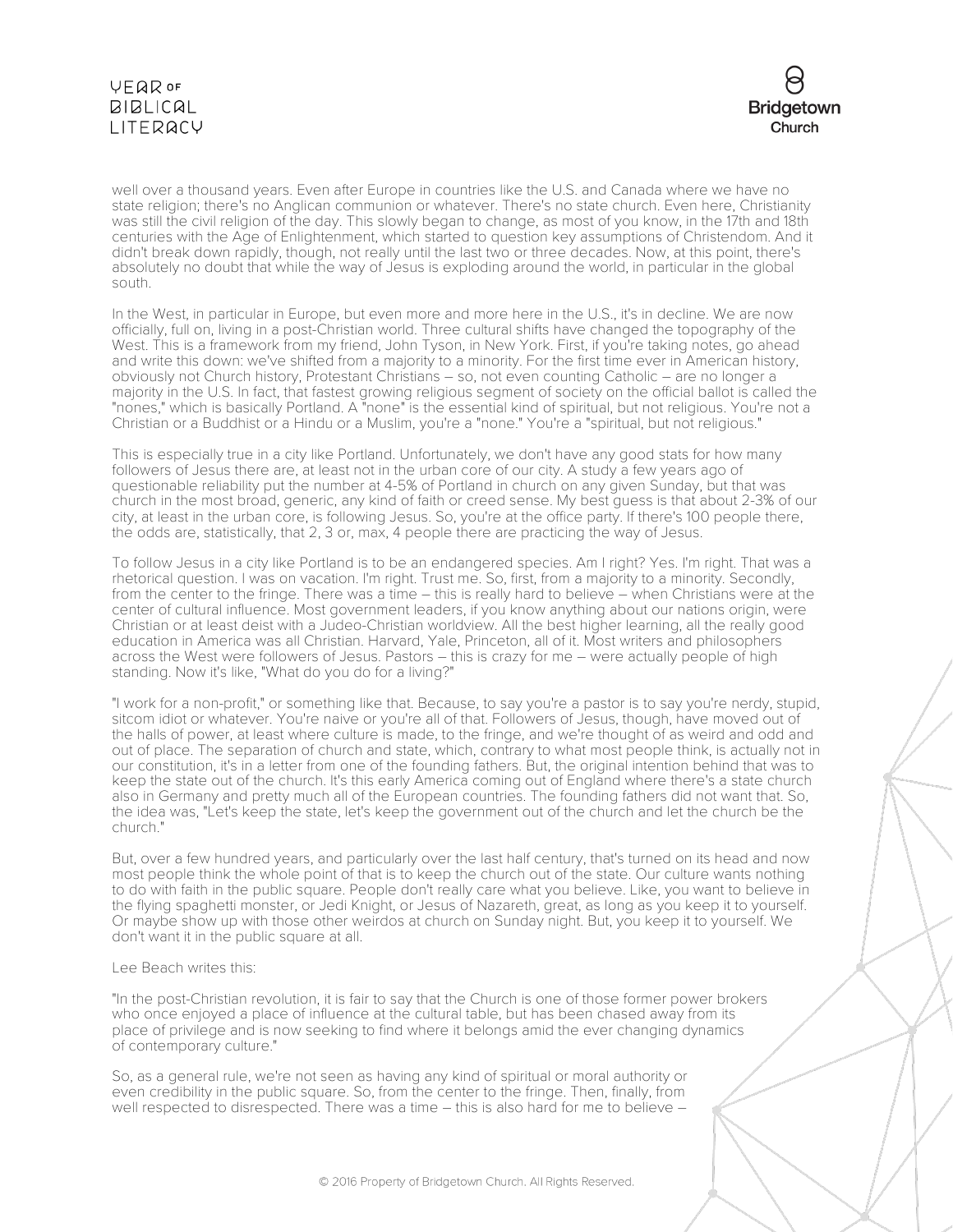

when, for the most part, Christians were well respected. Even as late as the 90s, the word "Christian" had overwhelmingly positive connotations for the vast majority of American citizens. Over time it changed and we became thought of as weird. We're kind of like the oddity. Like, "Oh, you're the weird people that don't have sex before you get married and you give money away and you're kind of weird. And you go to the developing world and you do this weird stuff."

But, even five years ago, I feel like, at least in my circle of friends that don't follow Jesus, it was like that. People would find out a neighbor or a barista or somebody would find out that I follow Jesus and it was always like, "Really?" It was like discovering a unicorn or an urban myth or something. People weren't angry. They're like, "You still exist? You're a thing? That's a thing in Portland? You live here? Really?"

It was just this oddity. You know? But now, law has changed particularly in the last few years and now, a lot of people, if not most people, have negative connotations. We're thought of not only as weird and odd, but as dangerous. People are so illiterate when it comes to faith and spirituality – and I don't mean that as a slam, it just is – that often, followers of Jesus are lumped in with ISIS and Orlando and the abortion shooting and whatever craziness.

I have a friend here in town. A good guy, a good friend. He's a pastor who is smart as a whip. He has his PhD. He's humble. He's kind. He's gracious. A few weeks ago, on the tragic morning of the Orlando shooting, he woke up that morning and was just rocked by it and immediately thought to pick up the phone and call his gay neighbors and just say, "I love you guys. I just want you to know that we're standing with you and you have our prayers. We're so sorry for what you and your community have been through."

He immediately got this email from one of his gay neighbors that was this angry tirade against my friend and essentially said, "You and people like you are the problem, not the solution. If it was not for people like you and the stuff that you believe, none of this would have ever happened."

So, we're now lumped in with all of that no matter what you believe about sexuality. If it's at all like Jesus and the writings of the New Testament, you're a bigot, you're this, that and the other. Sexuality is a great example because we now have – this is so fascinating to me – the moral low ground. So, 20 years ago, even when I was growing up, most people who were not followers of Jesus knew kind of what we thought about sexuality based on the teachings of Jesus, the writings of the Old and the New Testament, and most people thought it was weird or behind the times or not progressive or whatever, but people still looked up to it. It was like, "Wow. You're amazing. You're more moral than we are."

But, all of that has changed. Now, if you refuse to go with the redefinition of sexuality and marriage from the LGBT community and whatever and if you stand at al with Jesus and the writers of the New Testament for that ancient vision of sexuality, of marriage, even if you separate the political conversation from the disciple of Jesus conversation, if at any point you even dare to suggest that there is such a thing as universal morality, you immediately have the moral low ground. You are thought of as a bigot, as angry, as intolerant in a culture where tolerance has become the highest virtue there is. You now have the moral low ground. You are thought of as immoral.

In a shocking twist, we are now the James Dean. We are now the Danny Zuko. We are now the immoral rebel on the fringe of society. Like, "You don't sleep around? You're dangerous. You stand for a man and a woman together for life no matter what? You're dangerous. You're on the fringe. You're the rebel."

So, our culture has moved from a positive to a negative view of followers of Jesus. So much has changed so fast. There's a political theory called the "Overton window" that I think does a good job of explaining this. The basic idea – and this is a gross oversimplification – is that a new idea comes into play, whatever that is, and it starts out as unthinkable, then it becomes radical, then it becomes acceptable, then it becomes sensible, then it becomes popular and it's basically over at that point. It's in Urban Outfitters and it's just a disaster. Then, finally, it becomes policy.

And this is a great example. There are so many things that even when I was growing  $up - l'm$  not even that old – there are things that were unthinkable that now are the status quo. Whatever your example is. No prayer. Prayer as illegal in public schools. Gay marriage as legal. Glamorous woman of the year as Caitlyn Jenner, still with male parts. I mean, whatever your example is. Things that were unthinkable not that long ago – 10 or 20 years ago – are now the new normal.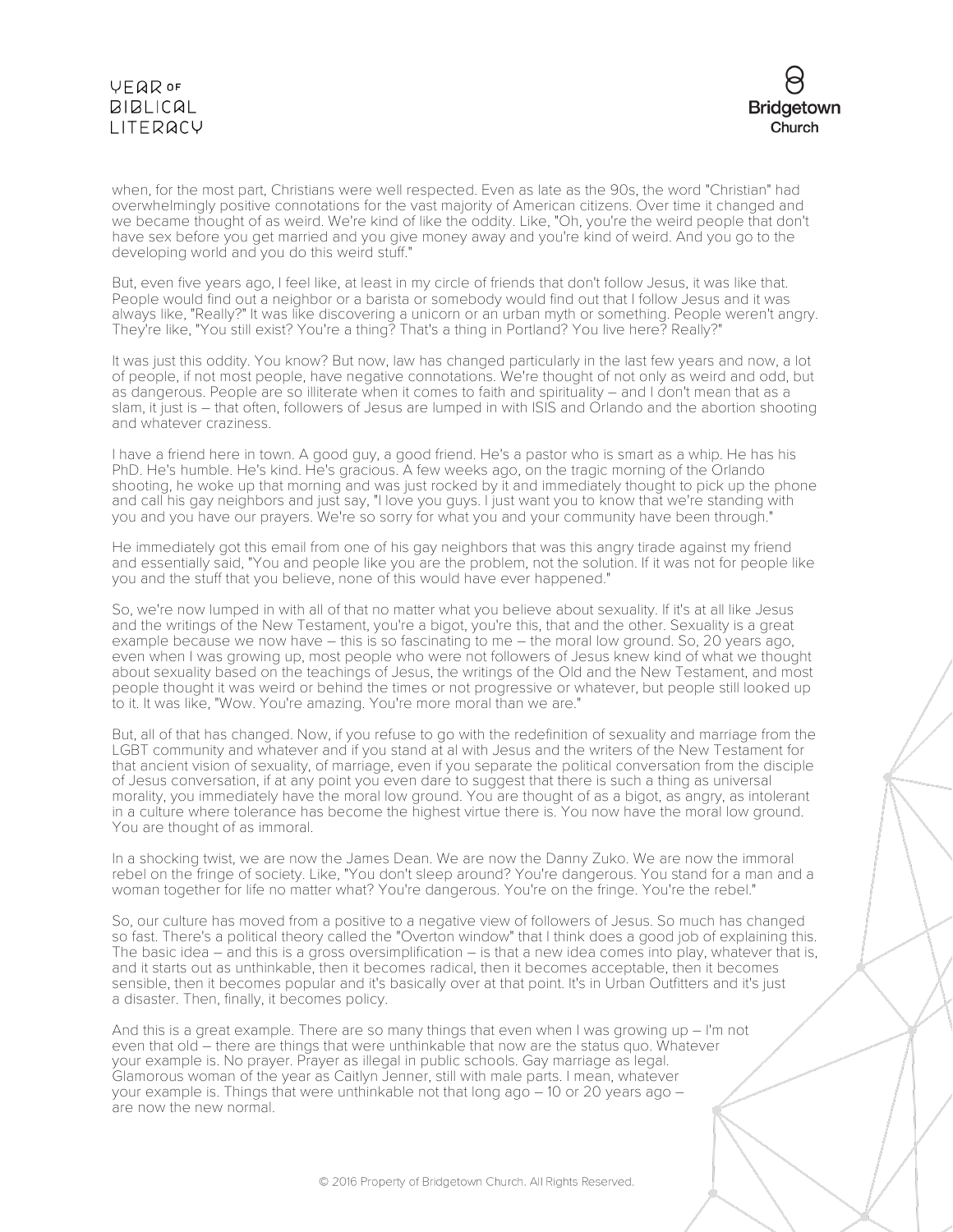

So, how did we get here? Lee Beach, again, has a great book out on this. He identifies three things that changed the game. The first is secularization. The famous sociologist, if you've ever read him, Charles Taylor, in his seminal book, A Secular Age, points out that 500 years ago, it was unthinkable to not believe in God in the West. And not just in God, but in the God that Jesus had come to make visible. Now, even the most devote follower of Jesus, if you were like a hardcore, passionate apprentice of Jesus, you're a pastor at a church, you're a leader of a missional community or whatever, all of us are racked by doubt because we live in this age of uncertainty and skepticism and secularism and everything is called into question.

Because we've moved from what he identifies as enchantment to disenchantment. Enchantment meaning there was a time when people thought the world was charged with spiritual life; God, Satan, angels, demons, Heaven, Hell, providence, the divine hand in human history. But, that's not the world we live in anymore. From enchantment to disenchantment. The basic worldview we live in now is, "Hey, all of that was a myth from pre-modern, pre-scientific man. Now we know better. Now we know all of that was superstitious nonsense. Now we know about physics and gravity as so on and so forth. It's not God; it's natural laws. All that is real is material. All that is real is what you can stick under a microscope in a laboratory."

And this change towards secularization has had all sorts of ramifications on society at a moral and a spiritual level. A pollster, by the name of Michael Adams, writes this. He writes about a winding journey in Western European history:

"From the death of God and the traditional notions of family and community to a highly individualistic population focused on personal control and autonomy to a new, embryonic but fast-growing sense of human interconnectedness with technology and nature."

This is the shift that we're living in the middle of; that a lot of us grew up right in the thick of, and it is disorienting in particular if you're a little bit older, but for all of us. It's confusing. It's hard. So, first is secularism. Second is affluence. Not to do more history, but the post-World War II economic boom that brought with it the rise of suburbia, the growing middle class – which was, unfortunately it looks like, short lived – all of this had a massive affect on faith and spirituality in America. It gave people money; it gave people more options. And, among those options were what the New Testament would call "worldly pleasures." It gave people less of, at least, a felt need for God. People were just a lot less desperate when you have a really great bottle of wine and you're out to dinner at Tasty and Alder or whatever.

And all the consumerism and unending material possessions has effectively killed a spiritual hunger and thirst in our culture. So, secularism, affluence and then, finally, multiculturalism. And I say this – obviously, I know, the racial tension is so thick right now. So, please, this is not a political statement whatsoever, but a historical one. There was a huge change in immigration before and after World War II. So, prior to World War II, most immigrants to America were from Western Europe. So, most immigrants were Irish or Greek or Italian. Think of old urban centers like Boston or New York or whatever. After the war that changed and most of the immigrants were increasingly from southeast Asia, the Middle East, India, South America. 1965 marked the passing of the Immigration and Nationalities Services Act, which undid the 1882 ban on immigration from China and places like that. And, as all sorts of new ethnic groups started to flood America – which is a great thing, I'm all for that – they brought with them more than new food or new music or new fashion; the brought new ideas, new faith, new spirituality, new morality, new ways of doing sexuality, new ways of doing marriage, new ways of doing all sorts of things.

And, for the first time, at least in American history, odds are that a Hindu or a Buddhist or a Muslim or a Sikh or whatever was not a character in a book that you read about somebody's adventures on the other side of the world, it was your neighbor or your nephew or your niece or your husband or your wife or your boss or your employee or whatever. That really changed the world. Please don't misunderstand me. I'm not at all saying that's a bad thing. Honestly, I hope I can say this, one of my least favorite things about our city – I like our city, but one of the things that drives me nuts is how Anglo it is. Particularly since I have a Ugandan daughter. It's something I really feel heavy on my heart on a regular basis. All I'm saying is that this new multicultural context changed the spiritual topography of America.

So, to recap, and I'm moving fast because I have two teachings tonight and I really don't want to go long. So, I'm just going to talk faster. This afternoon I was like, "Should I edit this down?" I'm like, "Nope. Just talk really fast."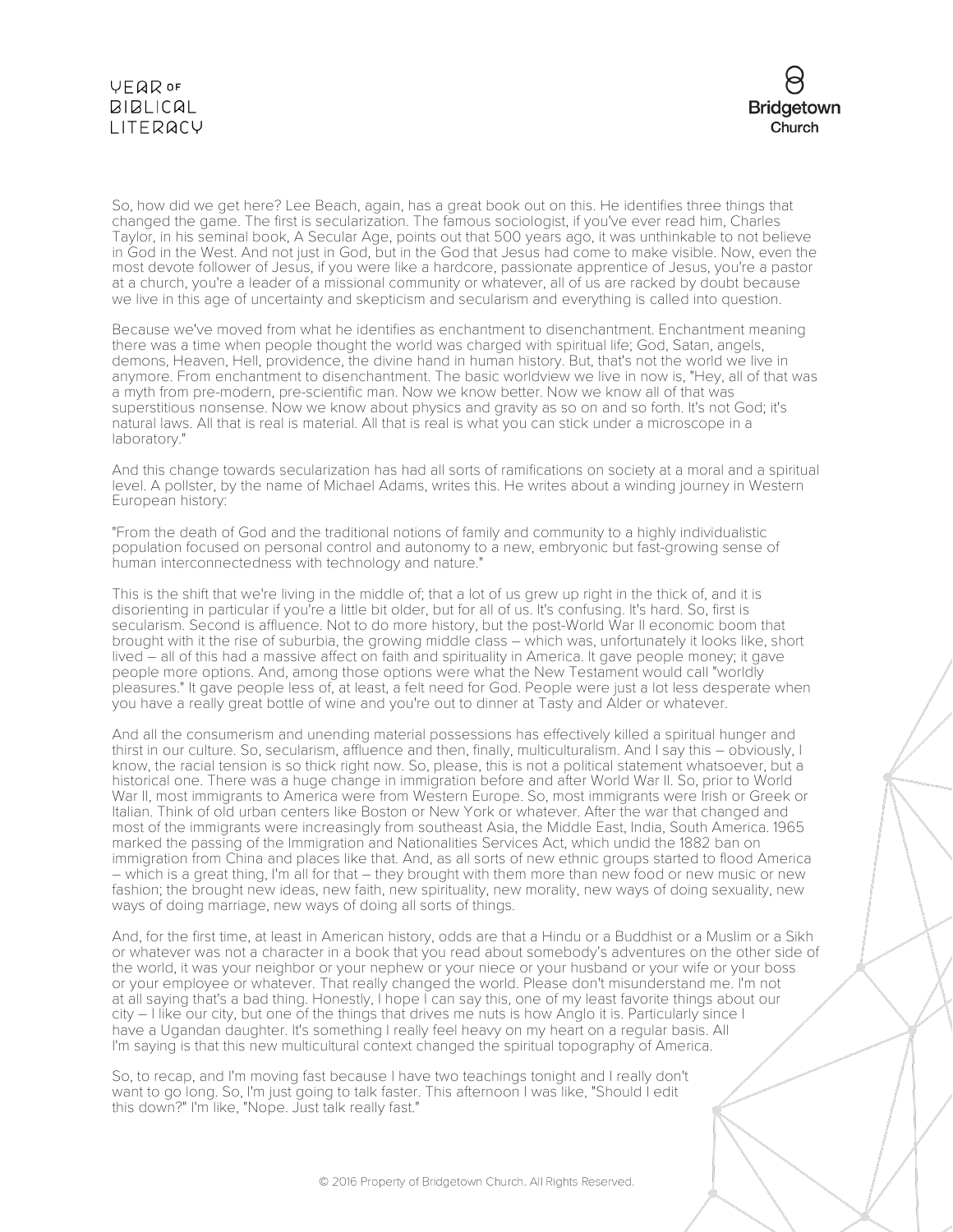

If I sound stressed out, I'm actually back from vacation and I'm feeling great. I feel so at peace tonight. I just have a lot I want to say. So, to recap, three shifts: from the majority to the minority, from the center to the fringe, from well respected to disrespected. Brought about, at least in part, by secularization, affluence and multiculturalism. All that to say, here's what I'm driving to: it used to be that if you were a follower of Jesus in the West – this is especially true if you are white – then you were one, in the majority, two, in power, and three, well thought of.

Now, everything is upside down. Now you are a minority, you are on the fringe and the odds are that you are thought of, at best, as weird and, at worst, as dangerous. We live in a very different world than grandma and grandpa. All of that leads me to our new series. There is a metaphor that cuts all the way through the Bible that I think does a great job of capturing the cultural moment that we now call home, and that is the metaphor of exile. So, to start off, let's read here in Daniel 1:1.

He writes this: "In the third year of the reign of Jehoiakim, Nebuchadnezzar king of Babylon came to Jerusalem and besieged it. And the Lord delivered Jehoiakim king of Judah into his hand, along with some of the articles from the temple of God. These he carried off the the temple of god in Babylonia and put them in the treasure house of his god.

"Then the king ordered Asphenaz, chief of his court officials, the bring into the king's service some of the Israelites from the royal family and the nobility–young men without any physical defect," – ladies, listen to this. This just your man right here – "handsome, showing aptitude for every kind of learning, well informed, quick to understand, and qualified to serve in the king's palace."

Just put that on your online dating for what you want right there. It's Bible; it's Scripture. Just be a woman of the Bible, you know?

"He was to teach them the language and literature..." – and stay single for the rest of your life.

"He was to teach them the language the literature of the Babylonians. The king assigned them a daily amount of food and wine from the king's table. They were to be trained for three years, and after that they were to enter the king's service.

"Among those who were chosen were some from Judah: Daniel, Hananiah, Mishael and Azariah."

And the story goes on. We'll get into all of this next week as we work through Daniel 1. Tonight is intro. For tonight, all I want you to do is take a moment and I want you to imagine that you are a young Jewish boy or girl, if that's easier. You're, we guess, 13-15 years old. You're smart. You're from a good family. You're from the nobility. You're maybe eighth in line for the throne or whatever in Jerusalem. And all of a sudden, you, for all sorts of reasons, are ripped out of your upbringing; you are dragged away from your parents, from your family, from your home, from the temple, God's dwelling place there in Jerusalem, and you are dragged off to, of all places, Babylon. Which, if you're a good Jewish boy or girl, you grew up in the Torah and what we call the Old Testament. You are well aware that Babylon is an archetype all through the Bible of society in hostile, open rebellion against the creator God. It is a totally alien and hostile culture to you and your faith. It's pagan to the core, literally. Sexually immorality is rife. Injustice and oppression are the norm. Opulent wealth is all over the place.

Then you, as a teenage kid, are put into a three-year cultural immersion program designed – it's social engineering – to erase your faith in Yahweh as the God and to erase any and all traces or Jewishness. You are literally renamed. How in the world do you even survive that, much less stay faithful to the God who created you? As the poet said, "How can we sing the Lord's song in a foreign land?"

This is the experience of exile. Exile is a theme that actually starts well before Daniel 1. It starts with Adam and Eve's exile from the Garden of Eden if you know that story in Genesis 3. It runs all the way through to the exilic literature in the Old Testament; Daniel and Esther, Ezra and Nehemiah, which you're about to read tomorrow, Chronicles. All sorts of stuff written about and during the exile. Then it goes all the way into the New Testament to Jesus. Here's a great example from the New Testament: Peter opens his letter with this line:

"Peter, an apostle of Jesus the Messiah, to God's elect," – and then what does he say?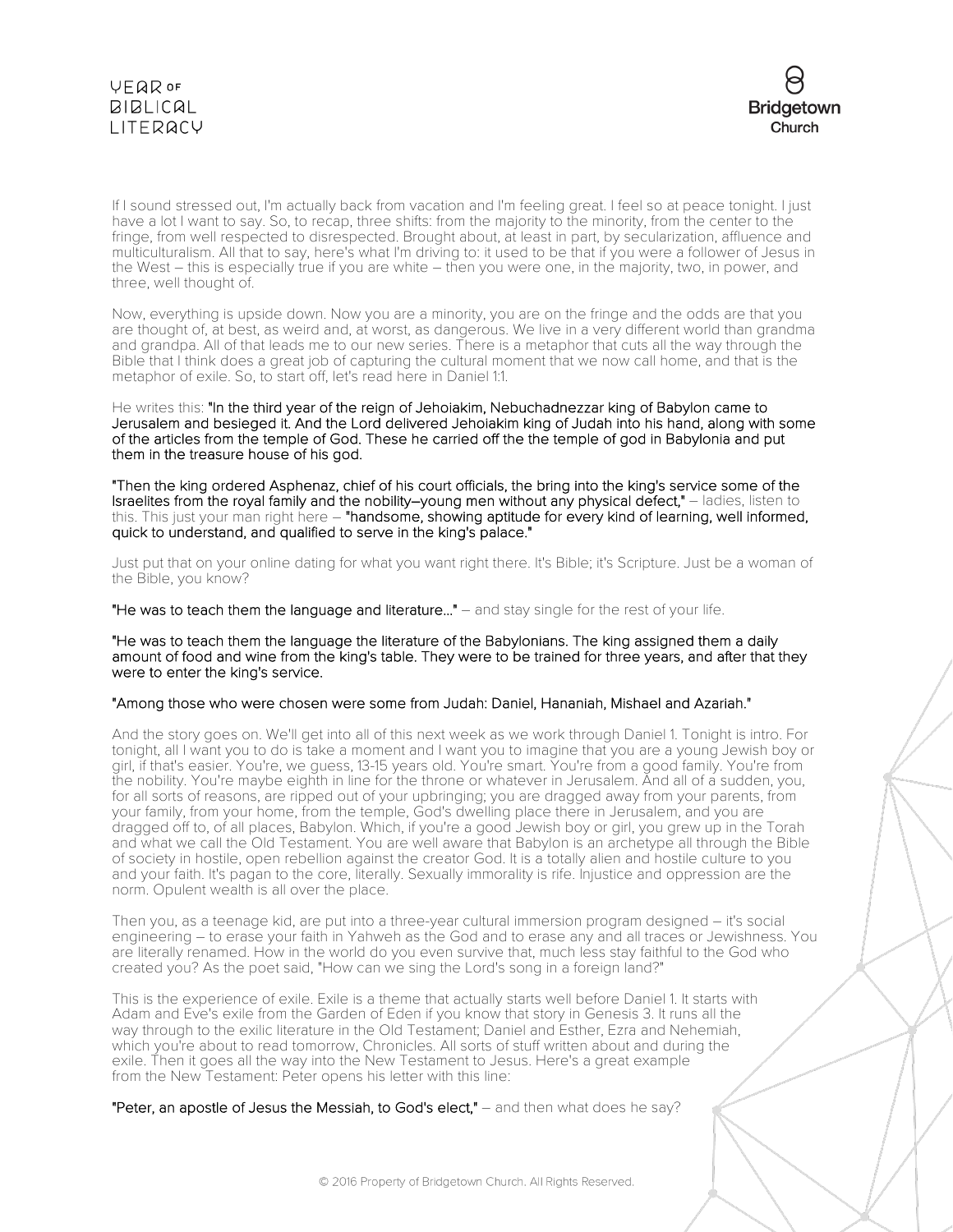

### – "exiles scattered throughout the provinces of Pontus, Galatia," and all over the place.

Then, in 1 Peter 1:17 he writes: "Live out your time as foreigners here in reverent fear."

Then in 1 Peter 2:11 he writes that we, as followers of Jesus, are foreigners and exiles. What he's saying is that regardless of your ethnicity or whether you're an immigrant to this country or you were born here or whatever, if you are a follower of Jesus, your felt experience is that of exile. It's very similar to being like a refugee. I'm so proud of all of you that are working with Refugee Care Collective and Megan, if you're here tonight, all the amazing work that you and your team do to welcome refugees to our city. In particular, if you are a refugee or you are an immigrant to our country or you are an ethnic minority. First off, we're just so happy that you're here. We really hope that you feel welcome. Secondly, we have a lot that we need to learn from you, because our world is increasingly becoming like yours.

In the post-Christian world, to be a disciple of Jesus is to be in exile. Lee Beach defines exile this way:

"The experience of knowing that one is an alien and, perhaps, even in a hostile environment where the dominant values run counter to ones own."

Does that sound familiar for you? No? It does for me. Let's keep going. Let's just act like you're here.

"This sense of exile is experienced by anyone who feels alienated, cast adrift or marginalized by their inability or unwillingness to conform to the tyranny of majority opinion."

I love that closing line. There's so much social and emotional pressure on you and me to conform to the tyranny of public majority opinion; to just act like everybody acts, vote like everybody votes, think like everybody thinks, talk like everybody talks, just be like everybody else. Don't be weird, don't be a foreigner, don't be a refugee, don't be in exile. So much pressure. The novelist, Paul Tabori, if you've ever read his stuff, he defines exile as "being an outcast within one's own country."

Meaning you can be an American or have a visa or a green card, but still feel like you are on the outside looking in because you're a follower of Jesus. This is our new normal. The question is how do we live in this kind of a cultural moment? How in the world do we make it through? Similar to Daniel, how in the world? Well, first off, just for a minute or two, I want to chat about how not to live. There are two postures that we want to avoid in exile. The first is that of separation. It's one I know well from my upbringing in essentially a kind of nice, fundamentalist tradition.

This is the kind of turtle posture, you know? You just tuck your head into the shell, close your eyes and just wait until the big, bad world all goes away. The classic example is the Amish, which I think is so funny. We've romanticized them in the digital age. There is a luddite kind of beauty to the Amish way of life, but the Amish, as followers of Jesus, who are amazing, have separated – complete, absolute, total – from our culture. And, as amazing as that community is, they have little or no influence on culture at large.

But, this posture is not always so extreme. It's fundamentalism all over America, in particular in the south. It's the coffee shop and bookstore and daycare and indoor park in the suburban megachurch campus where you get sucked in and your entire life is in the orbit of that community, all of your friends are Christians, your dentist is a Christian, your auto mechanic is a Christian, your coffee shop is a Christian and has a Scripture that the brew is named after. Just your whole world. It's the homeschool co-op, and I don't say that – I was homeschooled. That's why I'm still in therapy. So, I don't necessarily mean that as a slam, but it's just there's a whole thing there. It's the anti-Harry Potter tribe. Do you remember that back in the early 2000s? Harry Potter was the incarnation of Satan, you know?

I have three kids who are in California tonight with my wife. But, my wife is reading – Jude's already read them all – Harry Potter to our two youngest right now, who are both seven. They just finished book four on vacation. Moses, in particular, is just freaking out. I mean, everything right now is just Harry Potter on vacation. We're all taking an online personality test to chart which house you're in. Like Hufflepuff or I'm Ravenclaw, by the way. Naturally. So, I cannot tell you how much – it's getting scary in our house. I think my kids might start to like Harry Potter more than Luke Skywalker. If that happens, it's like... yeah. I'm a failure as a father.

Anyway, I never really got the anti-Harry Potter fear. What's the fear? What are people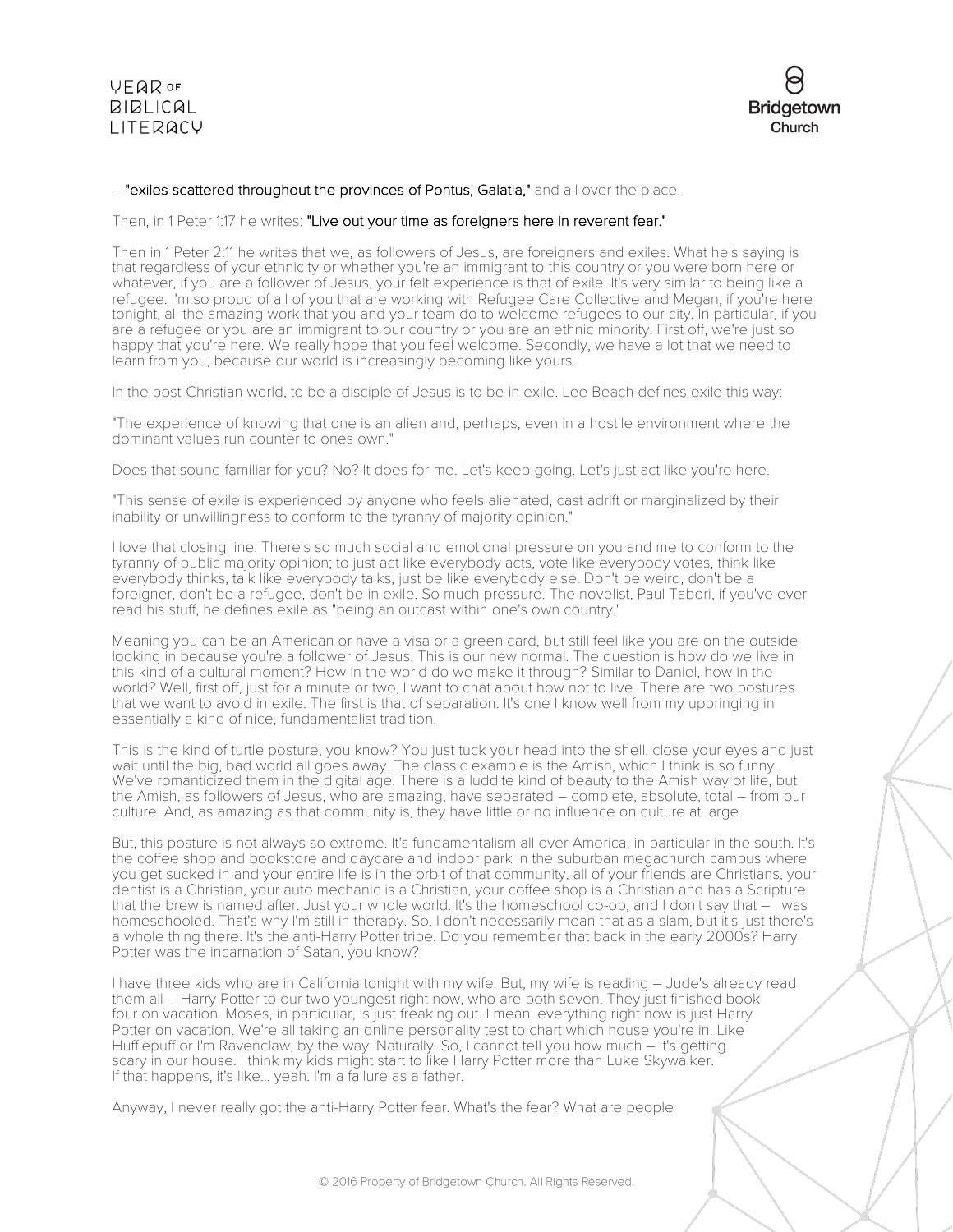

scared of? That Moses is going to grow up and go to Hogwarts or speak parseltongue? Like, what's the fear? It's make-believe. It's not a thing. It's not like violence. I just never really got that. Like, "I'm scared he's going to become a wizard?" There's no such thing. I hate to break that to you. But, some of you are like, "Really? There's not? I've been to Florida. It was there."

But, no. So, I laugh, but I grew up in this kind of a church tradition. Essentially nice fundamentalism. I'm so grateful – if you know my parents, my parents are amazing. They did an amazing job with me. But, I was literally homeschooled in suburban California. My whole life was sucked into the church and it just was so jarring to actually enter life. And here I am, now in particular as a father, raising three kids in a public school in downtown Portland. None of my kid's friend's are followers of Jesus for the most part, because there really aren't any at the school. I think there's about 3 or 4 other followers of Jesus that we know are kids and they all go to Bridgetown at the school. Which is great and we're really happy you're here, just have more kids or something. Alright?

"What's your secret for evangelism?"

### "Sex. That's all."

So, anyway. All that to say – I've been on vacation. I'm sorry. You know? That's just not the way forward. In fact, it's easy to be a critic in particular in hindsight and in particular of your parent's generation, but I do think that the church's retreat from culture through the Jesus movement in the 70s and before that with the birth of evangelicalism out of fundamentalism if you know that story. I do think it's one of the many reasons that America has, rather than become more like the Kingdom of God, has become less and less; more and more secular. So, separatism is just not the way forward. Usually, it leads to legalism, which is just death. People who grew up in that kind of a church environment usually get lost and throw the baby out with the bathwater and want nothing to do with Jesus or church or any of that because it's all kind of messed up with this political, moralistic, nasty stuff.

The reality is, it's easy to throw stones at that because that's like two of you here. On the other hand is the danger of syncretism. This is a way bigger deal. This is the chameleon posture. Just blend in, go with the flow, disappear. That's exactly what happens. You disappear from the church, from the Kingdom of God, from a life with Jesus. This is Germany if you know anything about theological history. The birthplace of theological liberalism, now a church graveyard. Little or nothing left. It's all the mainline denominations, all these beautiful church buildings up and down the west end of downtown that are, for the most part, absolutely empty on Sunday mornings. It's writers and bloggers like Rob Bell and Rachel Held Evans and Matthew Vines and many others, the vast majority of whom used to be a part of a church and now just have spiritual friends or whatever it is.

And usually, this leads to liberalism. And please don't misunderstand me. I don't mean that in the political sense of the word. If you know me at all, I'm, for the most part, pretty apolitical and I don't think either party does an even remotely good job of capturing the heart of Jesus. Yeah. Whatever. I'm essentially Anabaptist in my political view. I mean that in the theological and moral sense of the word as disloyalty to Jesus and the teachings of Jesus and the writings of the New Testament. Syncretism is a far greater problem in our city. Let's be honest. There are like two of you that are here tonight and you're legalistic and you just moved here from the South. Welcome. Give it about three weeks and you'll have another problem on your hands.

For the vast majority of you – and that wasn't even exaggeration right there. I think that's a good, prophetic insight into our community. For the vast majority of you, separation, legalism, that's not the problem for you. It's syncretism and it's liberalism, once again in the theological and moral sense of that word. In a few weeks, we'll talk about the difference between hard power and soft power. But, Portland is soft power. It doesn't beat you up or bludgeon you or persecute you or threaten you. It just says, "Hey, do you want another drink?"

"Hey, why should you go to church tonight? Just go out for this. Hey, come on, man. Just express your sexuality. Be true to your identity. Be true to who you are. Find yourself."

"Where?"

"Inside yourself."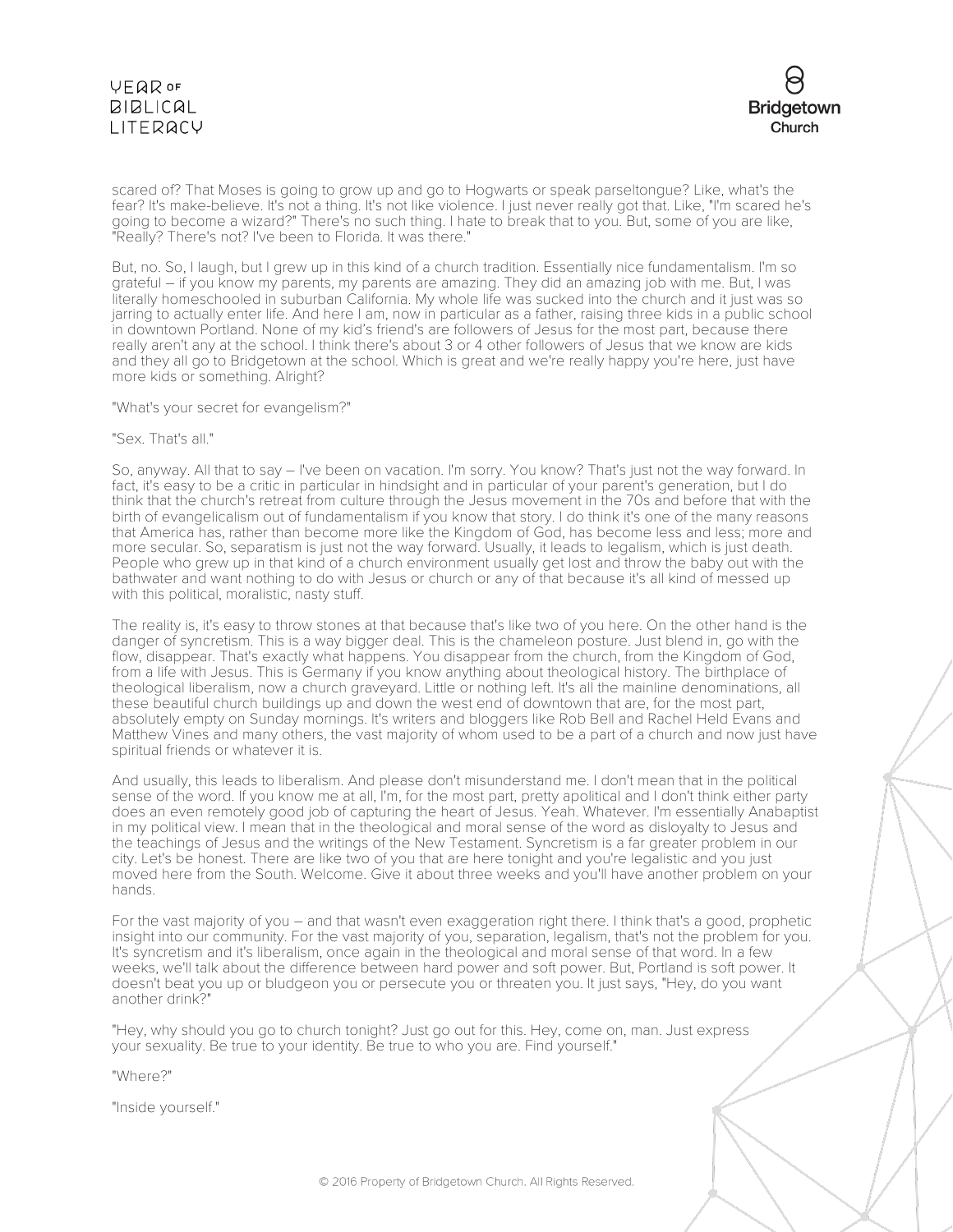

Like, it's just so seductive. It's soft power. So, this is the world that we live in. Is there a better response than separatism or syncretism? Yes. It is become a creative minority. Now, what do I mean – as we start to near the end here – by a creative minority? That term, creative minority, was coined by the historian Arnold Toynbee and then made popular by Chief Rabbi Jonathan Sacks from the U.K. in a phenomenal essay on the first things website. If you want to read it, it's so worth 10 minutes of your time. Just Google search "Jonathan Sacks creative minority."

Toynbee said that you can chart the rise and fall of civilizations like a bell curve. And he, contrary to what a number of other historians argue, said that a civilization doesn't have to rise and then fall. It doesn't have to decline and then eventually die. It can be at least elongated by what he called a "creative minority." A small group of people who adapt, innovate, stick together and then bless the host culture at large. The Jews are the example par excellence in the West of a creative minority.

After two and a half millennia, literally 26 centuries, of displacement, oppression, racism, the holocaust, not only are they still a people, still an ethnic group – which is absolutely mind boggling. There are no Assyrians left. No Babylonians left. No Hittites left. No Philistines left. Everybody is gone. The Jews are still a people. But, not only that, their fingerprints are all over the Western world. Go read The Gift of the Jews if you don't believe me. It's a great little read.

Here in America, for example, Jews make up, last I read, 1.4% of the population. That's nothing. But, their influence on American culture is staggering. From Wall Street to the fashion industry to the legal system and the political system to Hollywood. Seriously, I did this a few days ago. Google search "Jews in Hollywood." It's basically every white person you know in Hollywood. It's bizarre. Seriously, well over 50% of directors, actors, actresses. It is absolutely mind blowing. From 1.4% of the population.

So, even though they are a minority – and a dinky one at that – they are a creative minority, not a destructive minority like ISIS or whatever. And not only have they been not sucked into the culture, but here's the thing, here's the caveat: they've played the role of influence over culture at large. This is what it means to be a creative minority.

My friend John Tyson in New York defines a creative minority this way:

"A Christian community in a web of stubbornly loyal relationships knotted together in a living network of persons in a complex and challenging culture setting..." – that is very much our city – "...who are committed to practicing the way of Jesus together for the renewal of the world."

Notice that a creative minority is not an idea or an ideology, it is a people empowered by the Spirit to work for good in the world. But, here's the problem: to live in the middle, to straddle that knife's edge between separatism and syncretism, to live in that prophetic tension it's just not easy. Again, Jonathan Sacks writes this:

"To become a creative minority is not easy because it involves maintaining strong links with the outside world while staying true to your faith. Seeking not merely to keep the sacred flame burning, but also to transform the larger society of which you are a part. This is, as Jews can testify, a demanding and risk-laden choice."

And honestly, the Church's track record on living this knife's edge is not really all that good because it's hard. It's hard to stay true to the way of Jesus without getting sucked into orbit around all things Portland or without moving to eastern Oregon and starting a commune or whatever where you churn your own butter and listen to Chris Tomlin all night long or whatever. Like, it's really hard to do. How do you be, in the language of pop culture, in the world but not of it? This is what Daniel is all about.

The point of the book of Daniel is to explore what it means to be a minority in a majority culture that is hostile to your way of life, how to not only survive and keep your identity intact, but how to actually thrive in exile. So, over the summer, from now until September or October, Daniel will serve as our mentor, as our guide to kind of help navigate the terrain of exile. Our kind of modern day Babylon. There are so many parallels between Daniel and exile and Babylon and you and me here that we'll get into.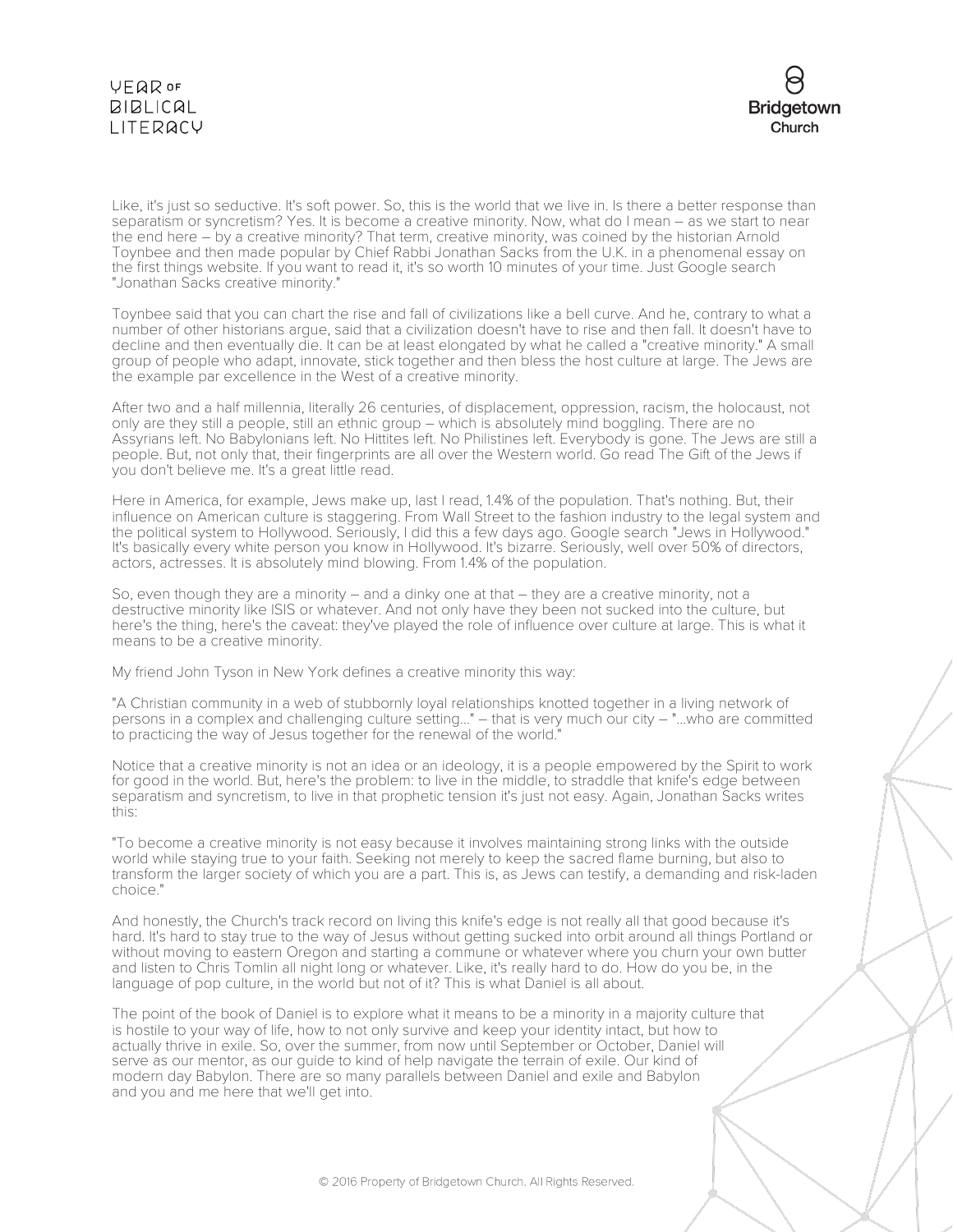

Before we end tonight, I just want to show you really quickly one passage of Scripture that more than likely generated Daniel's entire posture and gave him that map for exile. So, really fast, turn to Jeremiah 29. It's just a few pages to the left. If you're reading through the Bible with our community, you read this just a week or two ago. If you made it through Jeremiah and then Ezekiel, holy cow. You are amazing. If not, welcome to the club. No, I made it through. Barely. There was some fast reading involved.

Jeremiah 29. This is by far my favorite part of his book. This is a letter written by the Prophet Jeremiah from Jerusalem to the first wave of exiles in Babylon – listen – of which Daniel and his three friends were a part. So, Daniel and his friends were on the receiving end of this letter. I just want you to read it. We'll read part of it.

### Jeremiah 29:4: "This is what the Lord Almighty, the God of Israel, says to all those I carried into exile from Jerusalem to Babylon: 'Build houses and settle down; plant gardens and eat what they produce. Marry and have sons and daughters; find wives for your sons and give your daughters in marriage, so that they too may have sons and daughters. Increase in number there; do not decrease.'"

So, that's all about "keep your identity intact, your community, have a lot of sex, make a lot of babies, increase, don't decrease." Think this is a refugee community. So, imagine if you're a refugee right now in Turkey and you're from Syria or Iraq or Kurdistan or whatever and you're thinking, "How long will I be here? A month or a year or a decade? Will I spend the rest of my life here? Should I keep going and immigrate to Europe? Should I wait and go back? Should I live in a tent? Should I get a job? Should I not? Should I start a business?"

It's a refugee community. So he's saying, "No. Settle down. Build houses. Plant gardens. Get married. You're going to live here. This is your new normal. You're not going back. Your grandkids might go back, but you're not going back."

So, it's all about the community. But then, notice he shifts gears. Look at Jeremiah 29:7.

### "'Also, seek the peace and prosperity of the city to which I have carried you into exile. Pray to the Lord for it, because if it prospers, you too will prosper.'"

"Wait. This is the city that dragged you away into slavery and oppression. This is the pagan, immoral, oppressor, this is the empire.

"Yeah, pray for it. Seek the peace and prosperity of that city. If it does well, you will too. Yes, this is what the Lord Almighty, the God of Israel, says."

And the letter goes on. We're running out of time, so we'll just end there. This sixth century letter right here in front of you is the womb that gave birth to the idea of a creative minority. It gave the Jews a paradigm for how to live in exile. And we know this letter shaped Daniel's worldview in Daniel 9. I think we have a slide of Daniel 9. He writes this:

"In the first year of Darius son of Xerxes, who was made ruler over the Babylonian kingdom–I, Daniel, understood from the Scriptures, according to the word of the Lord..." – listen to this – "...given to Jeremiah the prophet," – so, just a few decades old. Daniel was clearly aware of this letter and thinks of it as Scripture – "that the desolation of Jerusalem would last seventy years."

We didn't get time to read that part.

### "So I turned to God..."

And he goes on. Point being, not only had Daniel read this letter in Jeremiah 29, but more than likely, this letter is what generated his entire approach to life in exile. So, to end – and thank you for your patience with rapid fire talking. This week, all I wanted to do tonight was intro to the idea of creative minority. I know it's a lot of information. I know that I don't have practice for you in the coming weeks. Stay tuned next week. We'll get into all of that. We'll hit the ground. There's some really poignant stuff in Daniel 2 for our community.

For tonight, I just want the reality of our cultural moment to sink in. Some of you, already,